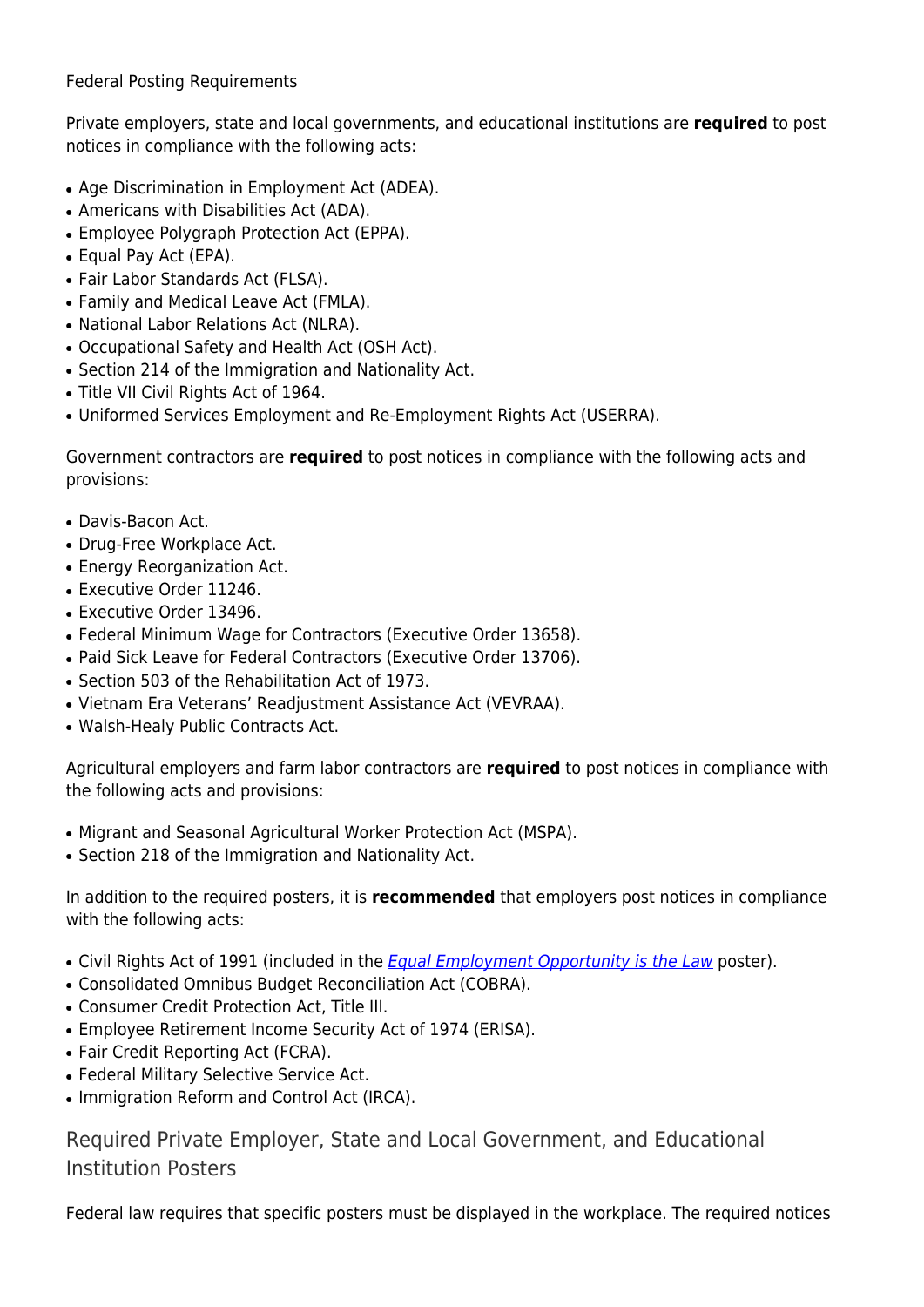must be conspicuously displayed in an area where employees traditionally congregate. Copies of the posters should be provided in a format accessible to employees with disabilities that limit their ability to see or read.

## Age Discrimination in Employment Act (ADEA)

The ADEA requires employers with 20 or more employees to post the Equal Employment Opportunity Commission (EEOC) **[Equal Employment Opportunity is the Law](https://www.eeoc.gov/employers/eeo-law-poster) poster in hiring and work locations.** 

### Americans with Disabilities Act (ADA)

Per the ADA, employers with 15 or more employees must post the EEOC *[Equal Employment](https://www.eeoc.gov/employers/eeo-law-poster)* [Opportunity is the Law](https://www.eeoc.gov/employers/eeo-law-poster) poster in hiring and work locations.

Employee Polygraph Protection Act (EPPA)

The EPPA requires employers to post notices detailing employees' rights regarding lie-detector tests in an area where notice may be readily seen by both employees and applicants. The *[Employee](https://www.dol.gov/whd/regs/compliance/posters/eppa.htm)* [Polygraph Protection Act](https://www.dol.gov/whd/regs/compliance/posters/eppa.htm) poster may be printed and posted to fulfill this requirement.

#### Equal Pay Act (EPA)

As provided by the EPA, all employers must conspicuously post a notice that any pay differential based on an employee's sex is prohibited. This notice is included in the EEOC's *[Equal Employment](https://www.eeoc.gov/employers/eeo-law-poster)* [Opportunity is the Law](https://www.eeoc.gov/employers/eeo-law-poster) poster.

#### Fair Labor Standards Act (FLSA)

Every employer of employees subject to the FLSA's minimum wage provisions must post *[Employee](https://www.dol.gov/whd/regs/compliance/posters/flsa.htm)* [Rights Under the Fair Labor Standards Act](https://www.dol.gov/whd/regs/compliance/posters/flsa.htm), which also covers child labor standards and retaliation against employees asserting their rights under the FLSA. There are posters specific to state and local government employees as well as to agricultural employees.

#### Special Minimum Wage Poster

Employers of workers with disabilities under special minimum wage certificates authorized by the FLSA, the McNamara-O'Hara Service Contract Act, and/or the Walsh-Healey Public Contracts Act must display the *[Employee Rights for Workers with Disabilities/Special Minimum Wage](https://www.dol.gov/whd/regs/compliance/posters/disab.htm)* poster in a conspicuous place on the employer's premises where employees and the parents or guardians of workers with disabilities can readily see it.

#### Family and Medical Leave Act (FMLA)

Per FMLA provisions, employers with 50 or more employees must inform employees that they are entitled to 12 weeks of unpaid, but job-protected, leave for any of the following:

- For the birth and care of the newborn child of the employee.
- For placement with the employee of a son or daughter for adoption or foster care.
- To care for an immediate family member (spouse, child, or parent) with a serious health condition.
- To take medical leave when the employee is unable to work because of a serious health condition.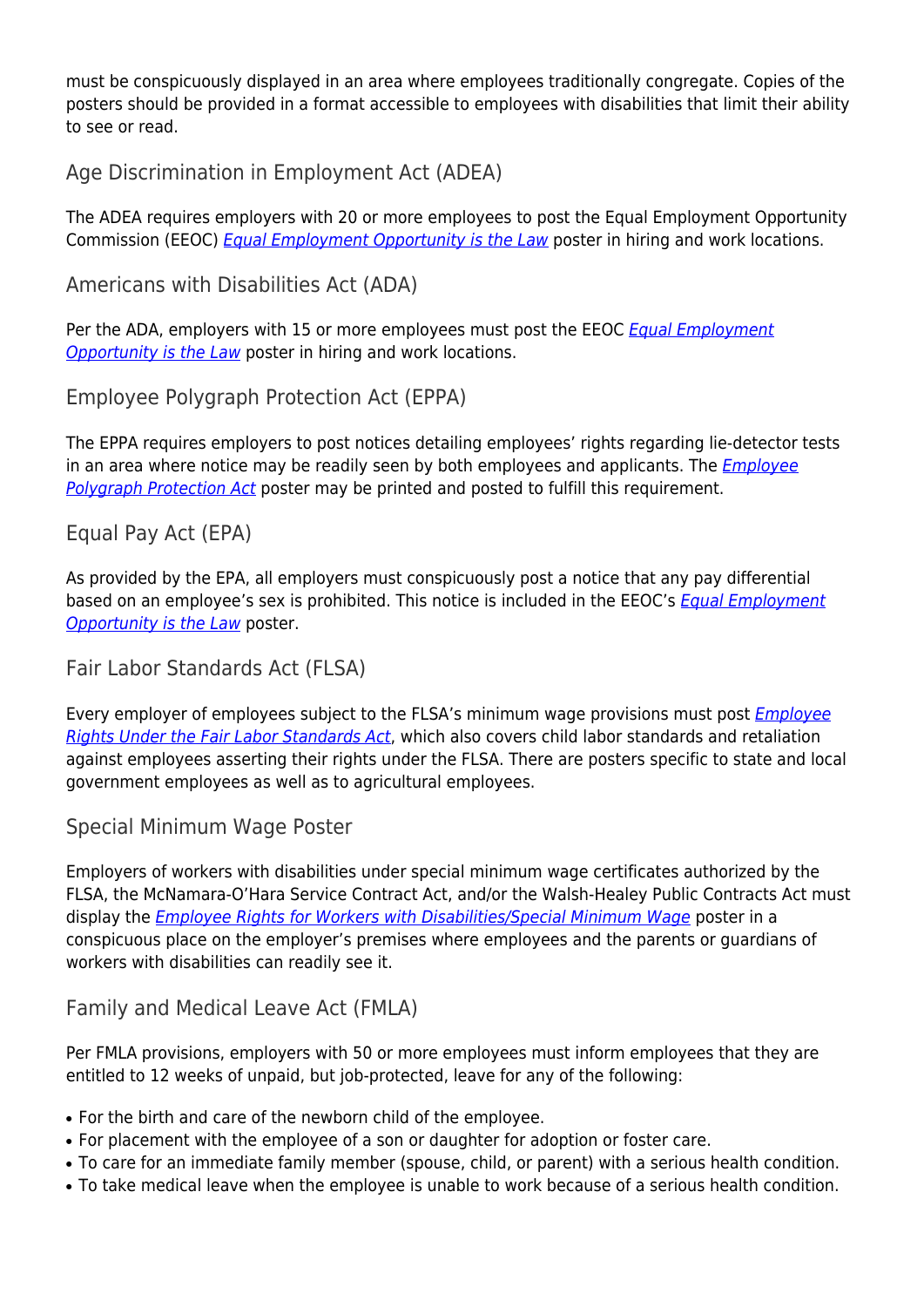The [Family and Medical Leave Act Poster](https://www.dol.gov/whd/fmla/posters.htm) must be displayed in both hiring and work locations and must be provided in the language in which employees are literate.

## National Labor Relations Act (NLRA)

Appellate courts have enjoined the National Labor Relation Board's rule requiring the posting of employee rights under the National Labor Relations Act. However, employers (excluding federal contractors and subcontractors) may voluntarily post the **[Employee Rights Under the NLRA](https://www.nlrb.gov/news-publications/publications/employee-rights-poster)** poster.

## Occupational Safety and Health Act (OSH Act)

The OSH Act requires all employers to display the *[Job Safety and Health: It's the Law](https://www.osha.gov/Publications/poster.html)* poster. Additionally, most employers with more than 10 employees are required to keep a record of serious work-related injuries and illnesses. [OSHA Form 300A, Summary of Work-Related Injuries and Illnesses](https://www.osha.gov/recordkeeping/), must be posted in a visible location so employees are aware of the workplace injuries and illnesses. Employers are required to post this summary of the prior year by February 1 and keep it posted until April 30 of that year.

### Section 214 of the Immigration and Nationality Act

Employers hiring temporary (nonimmigrant) nonagricultural workers under H-2B visas must post the [Employee Rights Under the H2-B Program](https://www.dol.gov/agencies/whd/immigration/h2b) in a conspicuous location at each worksite in English and Spanish.

### Title VII of the Civil Rights Act

Title VII provides that employers with 15 or more employees are required to post the EEOC [Equal](https://www.eeoc.gov/employers/eeo-law-poster) **[Employment Opportunity is the Law](https://www.eeoc.gov/employers/eeo-law-poster) poster.** 

### Uniformed Services Employment and Re-Employment Rights Act (USERRA)

All employers are required to display the [Your Rights Under USERRA](https://www.dol.gov/agencies/vets/programs/userra/poster) poster informing employees covered by USERRA of their rights, benefits, and obligations under the act. The notice must be posted where employers customarily place employment notices.

## Required Government Contractors Posters

### Davis-Bacon Act

The Davis-Bacon Act is applicable to employers with contracts in federally-financed construction in excess of \$2,000. The act requires the *[Employee Rights Under the Davis-Bacon Act](https://www.dol.gov/whd/regs/compliance/posters/davis.htm)* poster to be displayed in the workplace specifying minimum hourly rates that must be paid by the employer.

### Drug-Free Workplace Act

A poster providing employees with information concerning drug-abuse programs and drug-awareness programs is required for all employers with federal contracts equal to or greater than \$25,000. The poster is available through the Administrator for Federal Procurement Policy in the Office of Management and Budget.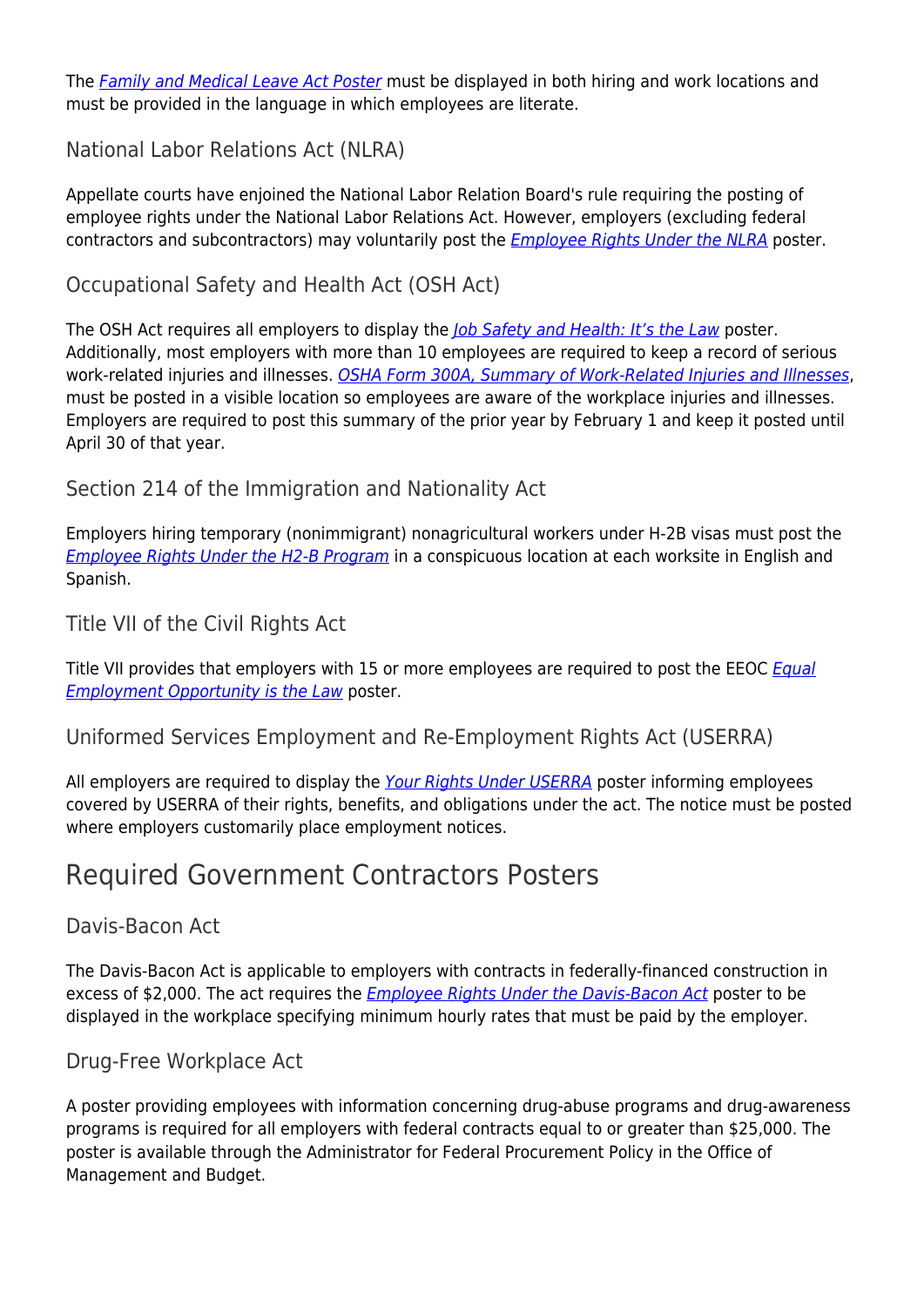## Energy Reorganization Act

Operators, contractors, and subcontractors of nuclear power plants licensed by the Nuclear Regulatory Commission, and employees of contractors working with the Department of Energy under a contract pursuant to the Atomic Energy Act must post the [Your Rights Under the Energy](https://www.osha.gov/laws-regs/regulations/standardnumber/24/24AppA) [Reorganization Act](https://www.osha.gov/laws-regs/regulations/standardnumber/24/24AppA) poster in a prominent and accessible place readily seen by employees.

#### Executive Order 11246

Federal contractors and federally-assisted construction contractors and subcontractors, who do over \$10,000 in government business in one year must post **[Equal Employment Opportunity is the Law](https://webapps.dol.gov/elaws/firststep/poster_direct.htm?p_eeo=1&_ga=2.254803272.199816043.1593441669-1350221618.1580233561)** and [Equal Employment Opportunity is the Law Poster Supplement](https://www.dol.gov/sites/dolgov/files/ofccp/regs/compliance/posters/pdf/OFCCP_EEO_Supplement_Final_JRF_QA_508c.pdf) posters in a conspicuous location in the workplace where notices to applicants and employees are customarily posted.

Every employer covered by Executive Order 11246 must also post the [Pay Transparency](https://www.dol.gov/sites/dolgov/files/OFCCP/pdf/pay-transp_ English_formattedESQA508c.pdf) [Nondiscrimination Provision](https://www.dol.gov/sites/dolgov/files/OFCCP/pdf/pay-transp_ English_formattedESQA508c.pdf) poster and include it in employee manuals and handbooks.

#### Executive Order 13496

Federal contractors and subcontractors are required to inform employees of their rights under the National Labor Relations Act by conspicuously posting the *[Employee Rights Under the NLRA](https://www.nlrb.gov/news-publications/publications/employee-rights-poster)* poster in and around plants and offices where other employee notices are posted.

#### Federal Minimum Wage for Contractors (Executive Order 13658)

Parties who contract with the federal government in connection with federal contracts must post the [Worker Rights Under Executive Order 13658](https://www.dol.gov/sites/dolgov/files/WHD/legacy/files/mw-contractors.pdf) in a prominent and accessible place readily seen by employees.

### Paid Sick Leave for Federal Contractors (Executive Order 13706)

Employers entering into covered contracts with the federal government must post the [Worker Rights](https://www.dol.gov/sites/dolgov/files/WHD/legacy/files/wh1090.pdf) [Under Executive Order 13706](https://www.dol.gov/sites/dolgov/files/WHD/legacy/files/wh1090.pdf) in a prominent and accessible place readily seen by employees. Covered contracts include those covered by the Davis-Bacon Act and the Service Contract Act, contracts for concessions operating on federal property, and contracts in connection with federal property or lands and related to offering services for federal employees, their dependents, or the general public.

### Section 503 of the Rehabilitation Act

Employers that have both a federal contract or subcontract of \$50,000 or more and 50 or more employees, must prepare, implement, and maintain a written affirmative action program covering each of its establishments. The employer must review and update the program annually and make it available for inspection by any employee or applicant for employment, as well as by the Office of Federal Contract Compliance Programs (OFCCP) within the Department of Labor. The program may be integrated with or kept separate from any other affirmative action program the employer is required to prepare.

The required language is provided in the EEOC's **[Equal Employment Opportunity is the Law](https://www.eeoc.gov/employers/eeo-law-poster)** poster.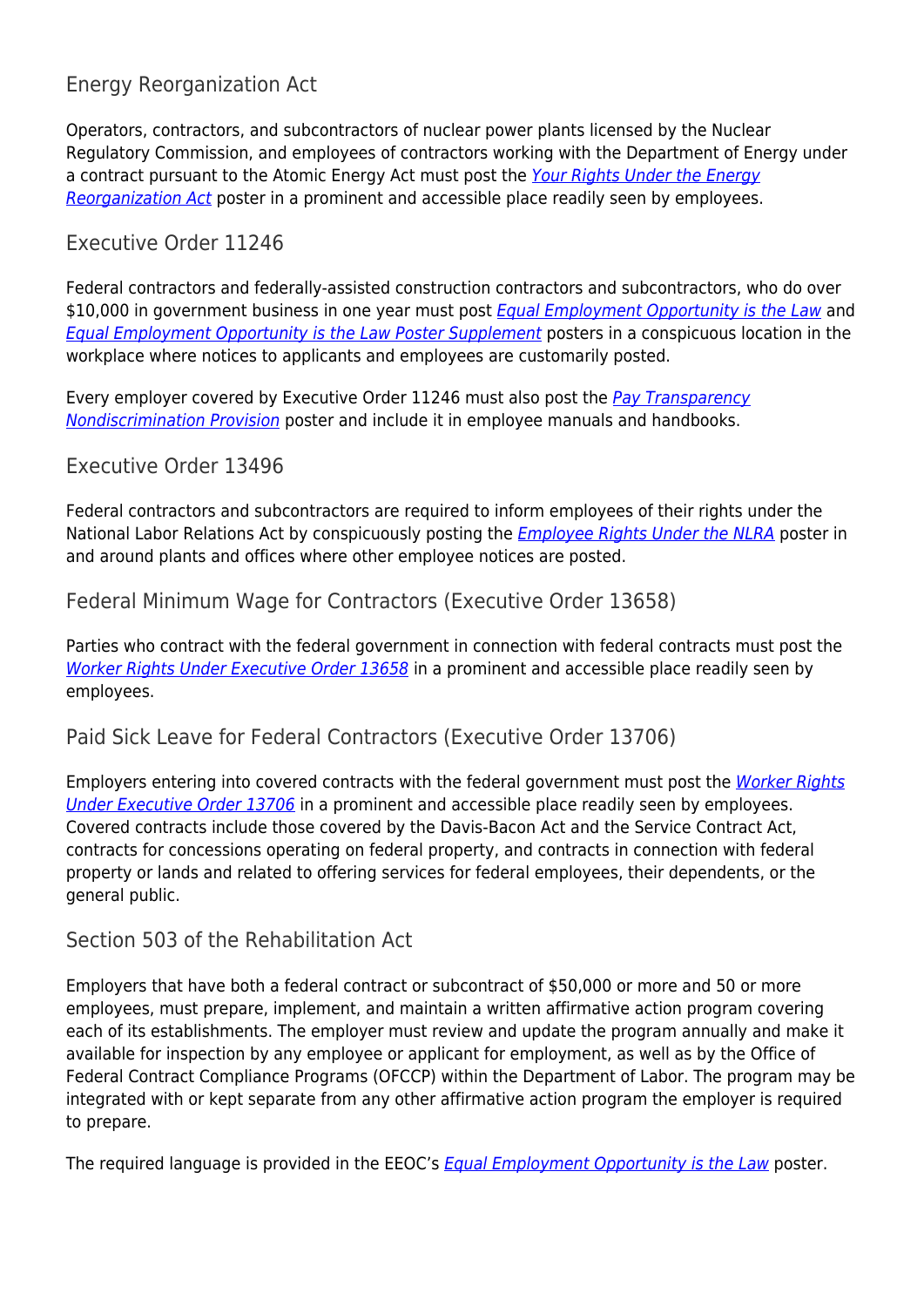Vietnam Era Veterans' Readjustment Assistance Act (VEVRAA)

Employers with government contracts in excess of \$10,000 must display a notice that affirmative action should be used to employ and advance veterans of the Vietnam era. Employers of more than 50 employees, with contracts in excess of \$50,000, must have a written affirmative action plan. The required language is contained in the EEOC's **[Equal Employment Opportunity is the Law](https://www.eeoc.gov/employers/eeo-law-poster)** poster.

Walsh-Healy Public Contract Act

Employers with government contracts in excess of \$10,000 must display the [Employee Rights on](https://www.dol.gov/whd/regs/compliance/posters/sca.htm) [Government Contracts](https://www.dol.gov/whd/regs/compliance/posters/sca.htm) poster stating that the employer must pay the prevailing minimum wage and time-and-one-half for hours worked exceeding 40 hours per week.

# Required Agricultural Employer and Farm Labor Contractor Posters

Migrant and Seasonal Agricultural Worker Protection Act (MSPA)

Agricultural employers, agricultural associations and farm labor contractors subject to the MSPA who employ migrant or seasonal agricultural workers must post the [MSPA Notice](https://webapps.dol.gov/elaws/firststep/poster_direct.htm?p_mspa=1) in a conspicuous place at each place of employment.

Section 218 of the Immigration and Nationality Act

Agricultural employers hiring temporary agricultural workers under H-2A visas must post the **[Employee Rights Under the H-2A Program](https://www.dol.gov/agencies/whd/agriculture/h2a) poster in a conspicuous location at the place of** employment in English and any language common to a significant portion of workers.

## Recommended Notifications

The following notifications are not required of all employers but are recommended to inform employees of their rights and privileges during employment.

Consolidated Omnibus Budget Reconciliation Act (COBRA)

COBRA applies to employers with 20 or more employees. The [COBRA Model Election Notice](https://www.dol.gov/agencies/ebsa/laws-and-regulations/laws/cobra) states that employers must extend the option of continued health insurance to employees, their spouses, and dependents that otherwise would lose their health insurance coverage as a consequence of termination or another qualifying event.

Consumer Credit Protection Act, Title III

[Fact Sheet #30](https://www.dol.gov/whd/regs/compliance/whdfs30.pdf) informs employees that garnishment withholding of more than 25 percent of disposable income is prohibited and that employers' actions relative to discharge are limited. The act is applicable to all FLSA-covered employers.

Employee Retirement Income Security Act (ERISA)

[Reporting and Disclosure Guide for Employee Benefit Plans](https://www.dol.gov/sites/default/files/ebsa/about-ebsa/our-activities/resource-center/publications/reporting-and-disclosure-guide-for-employee-benefit-plans.pdf) informs employees of pension and welfare information relative to employee participation in certain programs.